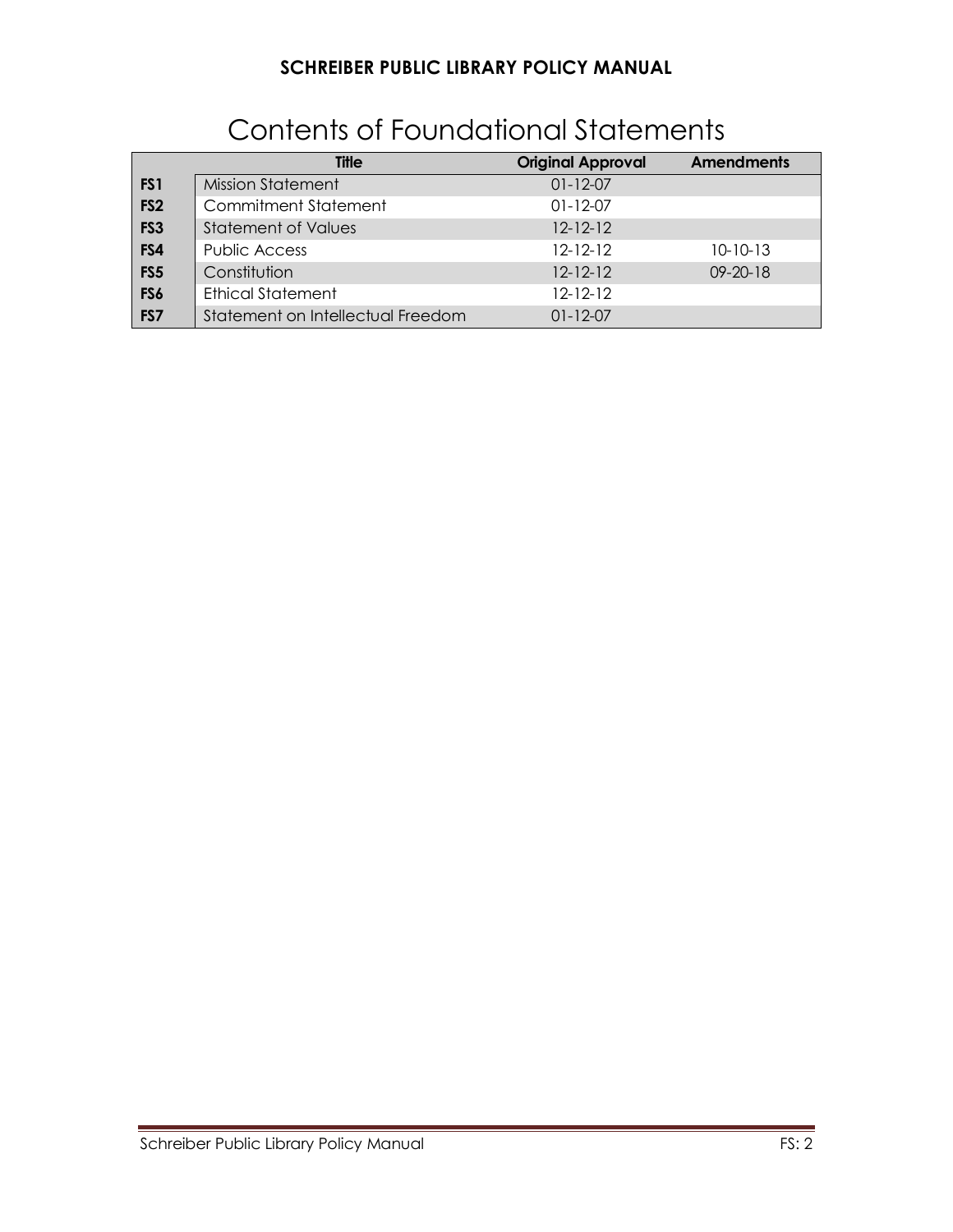| No: FS1                             | <b>Title: Mission Statement</b> |                                 |
|-------------------------------------|---------------------------------|---------------------------------|
| <b>Type:</b> Foundational Statement |                                 | <b>Authority: Library Board</b> |
| Originated: $01-12-07$              |                                 | <b>Review: Annually</b>         |
| Amended:                            |                                 |                                 |

#### **MISSION OF SCHREIBER PUBLIC LIBRARY**

The Mission of Schreiber Public Library is to enrich the lives of the people in our community as an affordable centre for:

- Lifelong learning;
- Accurate, up-to-date information;
- Popular and leisure materials and activities;
- Preservation of heritage materials.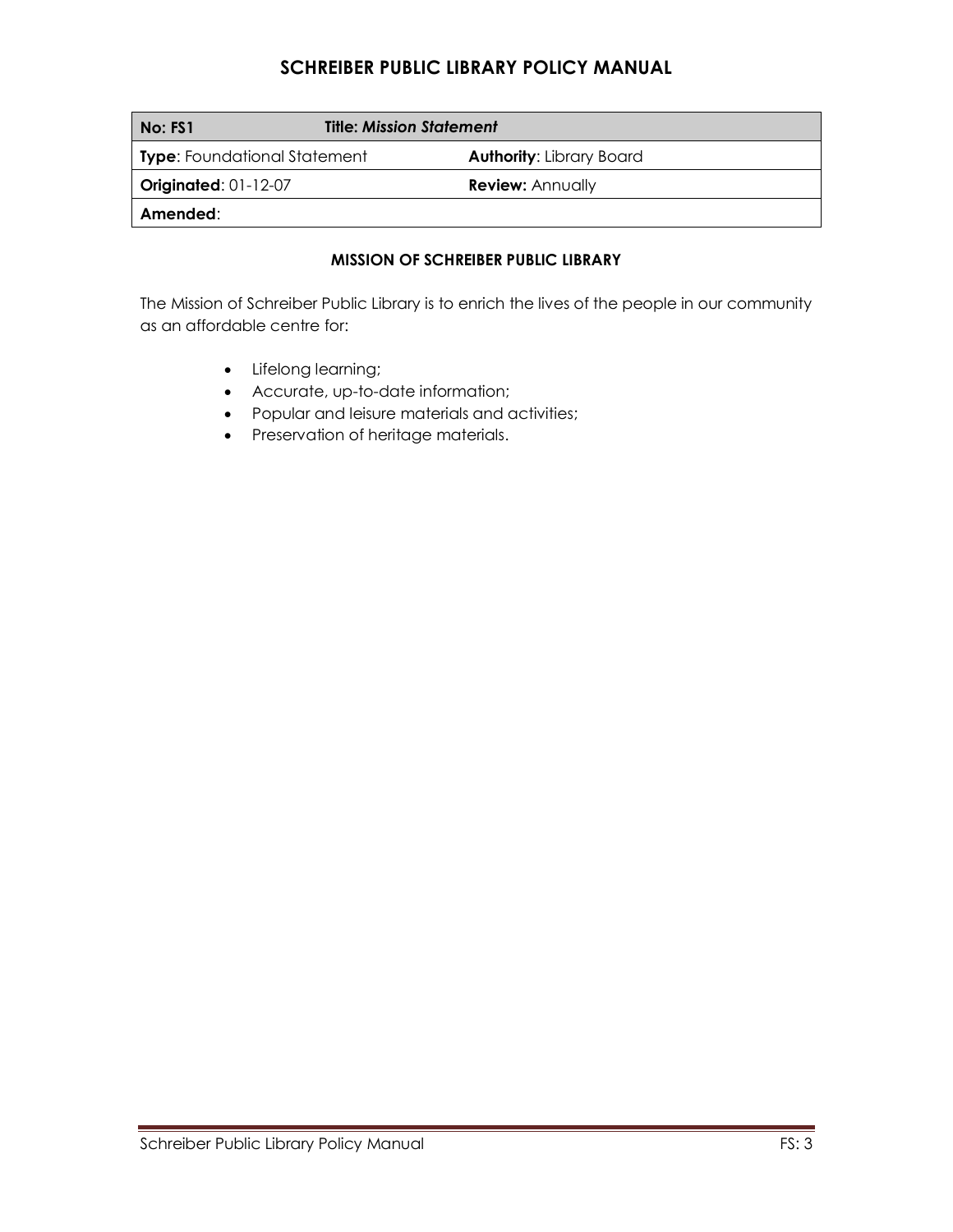| No: FS2                             | <b>Title: Commitment Statement</b> |                                 |
|-------------------------------------|------------------------------------|---------------------------------|
| <b>Type:</b> Foundational Statement |                                    | <b>Authority: Library Board</b> |
| <b>Originated: 01-12-07</b>         |                                    | <b>Review: Annually</b>         |
| Amended:                            |                                    |                                 |

#### **OUR COMMITMENT TO YOU**

The goal of Schreiber Public Library is to provide local residents with materials and programs conveying ideas and information necessary for everyday community life. To achieve this goal:

- 1. The Library will serve all age groups.
- 2. The regulations for use of Library materials will permit extensive use, but ensure adequate protection of same.
- 3. The Library will serve as an information centre and actively promote the use of its resources.
- 4. The Library will cooperate with other groups, institutions, and organizations to stimulate education, information, and recreation.
- 5. The Library's collection will be based on the needs and interests of the community, containing materials relevant to these needs and interests that can satisfy the community's requests for books and information.
- 6. The collection must be organized in a logical manner according to a recognized system to facilitate access to the materials and information contained in it.
- 7. Patrons will have access to electronic information.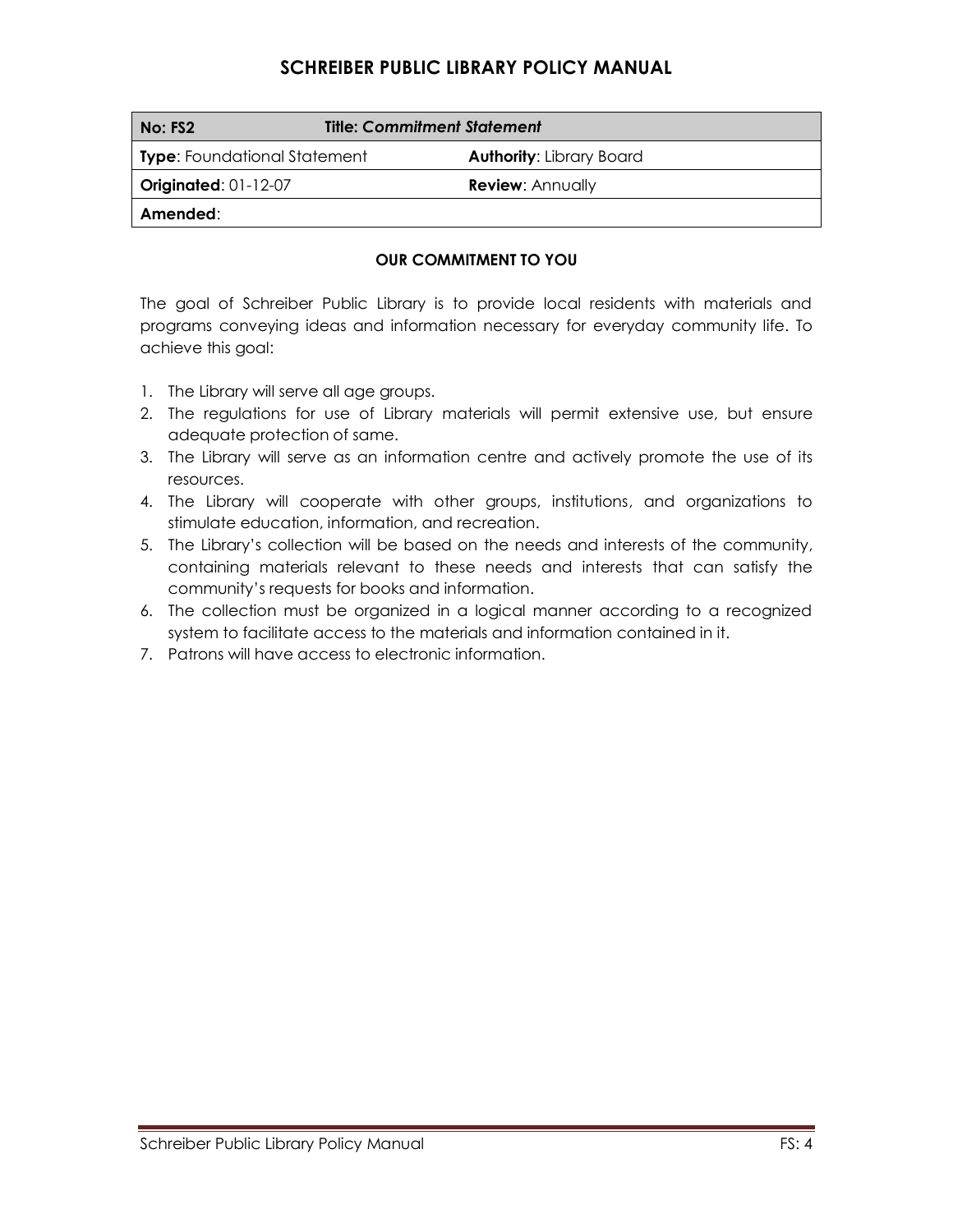| No: FS3                             | <b>Title: Statement of Values</b> |                                 |
|-------------------------------------|-----------------------------------|---------------------------------|
| <b>Type:</b> Foundational Statement |                                   | <b>Authority: Library Board</b> |
| <b>Originated: 12-12-12</b>         |                                   | <b>Review: Annually</b>         |
| Amended:                            |                                   |                                 |

#### **OUR VALUES**

The following values guide Schreiber Public Library's decision-making, relationships with Library staff and volunteers, and services to the community:

- 1. The Library is committed to Intellectual Freedom and freedom of access.
- 2. The Library treats all persons with dignity, respect, courtesy, and compassion.
- 3. The Library provides quality service without bias.
- 4. The Library encourages innovation and personal development.
- 5. The Library recognizes and values the contributions of volunteers.
- 6. The Library appreciates and responds to the diversity of the community.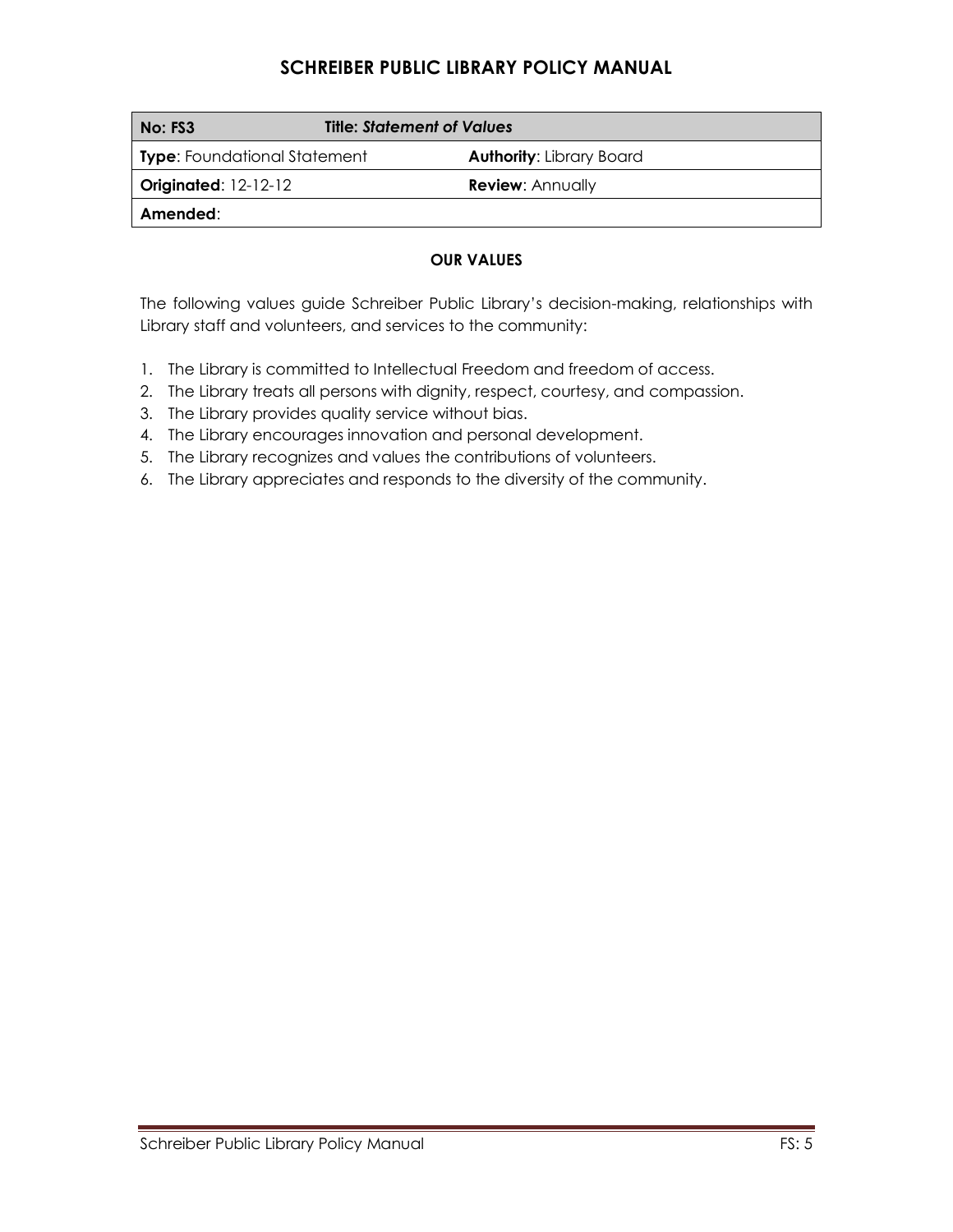| No: FS4                             | <b>Title: Public Access</b>     |
|-------------------------------------|---------------------------------|
| <b>Type:</b> Foundational Statement | <b>Authority: Library Board</b> |
| <b>Originated: 12-12-12</b>         | <b>Review: Annually</b>         |
| <b>Amended:</b> $10-10-13$          |                                 |

#### **PUBLIC ACCESS**

Schreiber Public Library is a public Library for all members of our community and surrounding area. The Library welcomes all linguistic, cultural, and newcomer groups and people. Public Access comes with responsibility and a Code of Behaviour. Each of these Policies is explained in this Schreiber Public Library Policy Manual.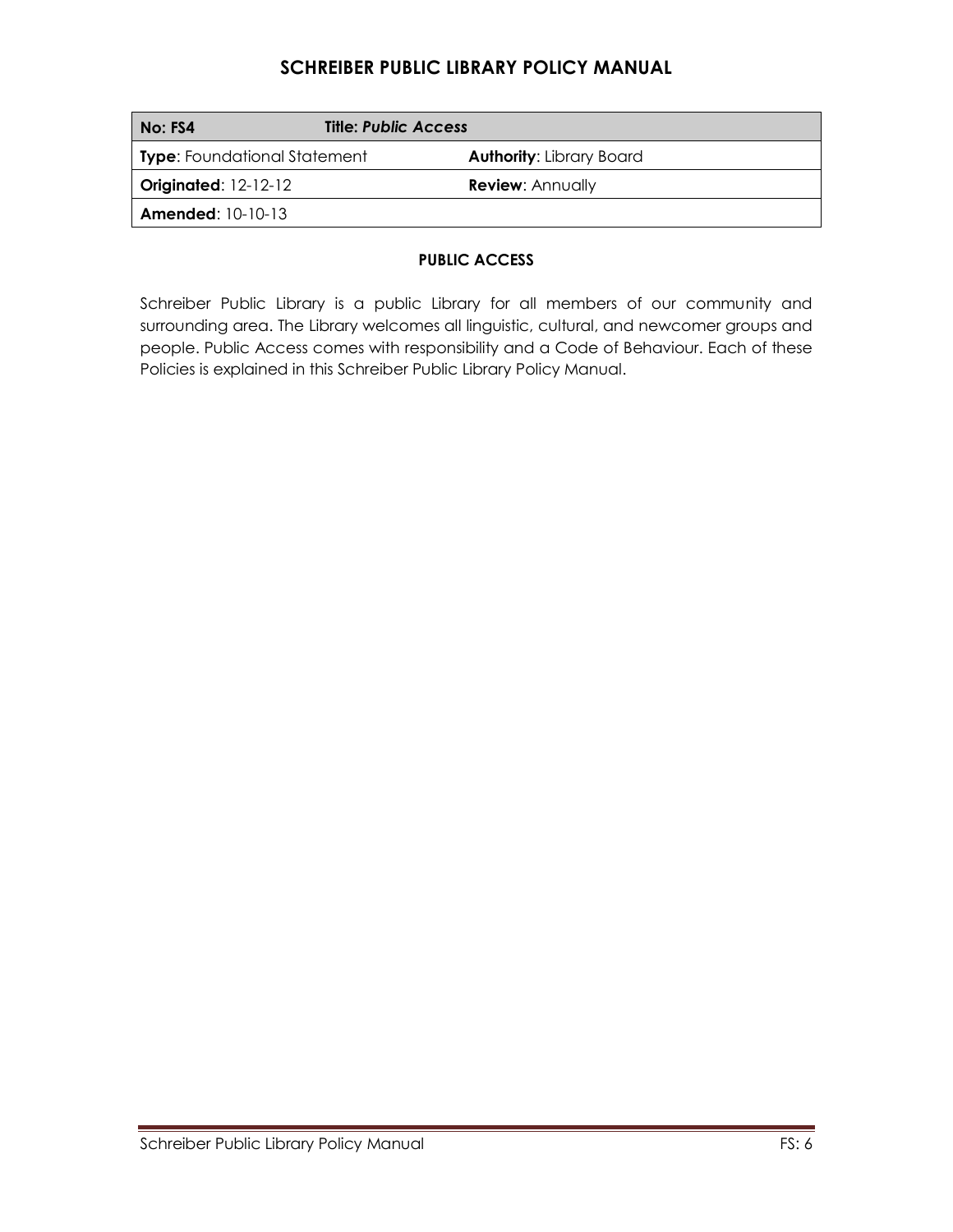| No: FS5                             | <b>Title: Constitution</b> |                                 |
|-------------------------------------|----------------------------|---------------------------------|
| <b>Type:</b> Foundational Statement |                            | <b>Authority: Library Board</b> |
| <b>Originated: 12-12-12</b>         |                            | <b>Review: Annually</b>         |
| <b>Amended: 09-13-18</b>            |                            |                                 |

### **CONSTITUTION**

#### **Preamble**

This Constitution is subject to changes as recommended by the Ontario *Public Libraries Act, R.S.O. 1990, c. P.44* regarding Libraries, Accredited Libraries, and First Nations Libraries. This Constitution is based on the individual Policies of Schreiber Public Library. For complete Bylaws of the Board, Board Governance, and Operational Policies and procedures, refer to the Schreiber Public Library Policy Manual. Individual portions of this Constitution will be updated when Policies are changed, in accordance with the Policy Amendment of the Schreiber Public Library Board.

#### **Purpose of the Library Board**

The primary goal of the Schreiber Public Library Board is to ensure that the public has access to the highest quality of Library services possible. As such, the Library Board will hold the responsibilities to ensure the Library is being managed in a fiscally responsible manner while protecting the assets of the Library, including the collection, building, and good name of the facility. General oversight of the Library and resources is the main task of the Board and not Library and/or staff management.

#### **Code of Ethics, Unity, and Loyalty**

The Library Board works as one (1) body with one (1) voice within the community. Those who work for the Board must behave in unity and loyalty to that one (1) voice and the decisions which are made.

#### **Organization of the Library Board**

In accordance with the *Public Libraries Act, R.S.O. 1990, c. P.44*, the Schreiber Public Library Board shall be comprised of no less than five (5) and no more than fifteen (15) Board Members. The Chief Executive Officer (CEO), as an Officer of the Board, is bound to all Bylaws of the Board, Board Governance, and Board Code of Conduct. Every Board, at its June meeting, in a cycle corresponding with Municipal Council's four (4) year cycle, or as necessary, shall elect one (1) Board Member each to the positions of Board Chairperson and Vice-Chairperson, as well as members to each standing committee. In the absence of the Chairperson, the Vice-Chairperson will assume duties. In the absence of both the Chairperson and Vice-Chairperson from any meeting, the Board shall elect one (1) of its members as acting Chairperson for the duration of that meeting.

Every Board shall appoint a Secretary of the Board who may also be the CEO and who shall conduct the official correspondence for the Board and keep a full and correct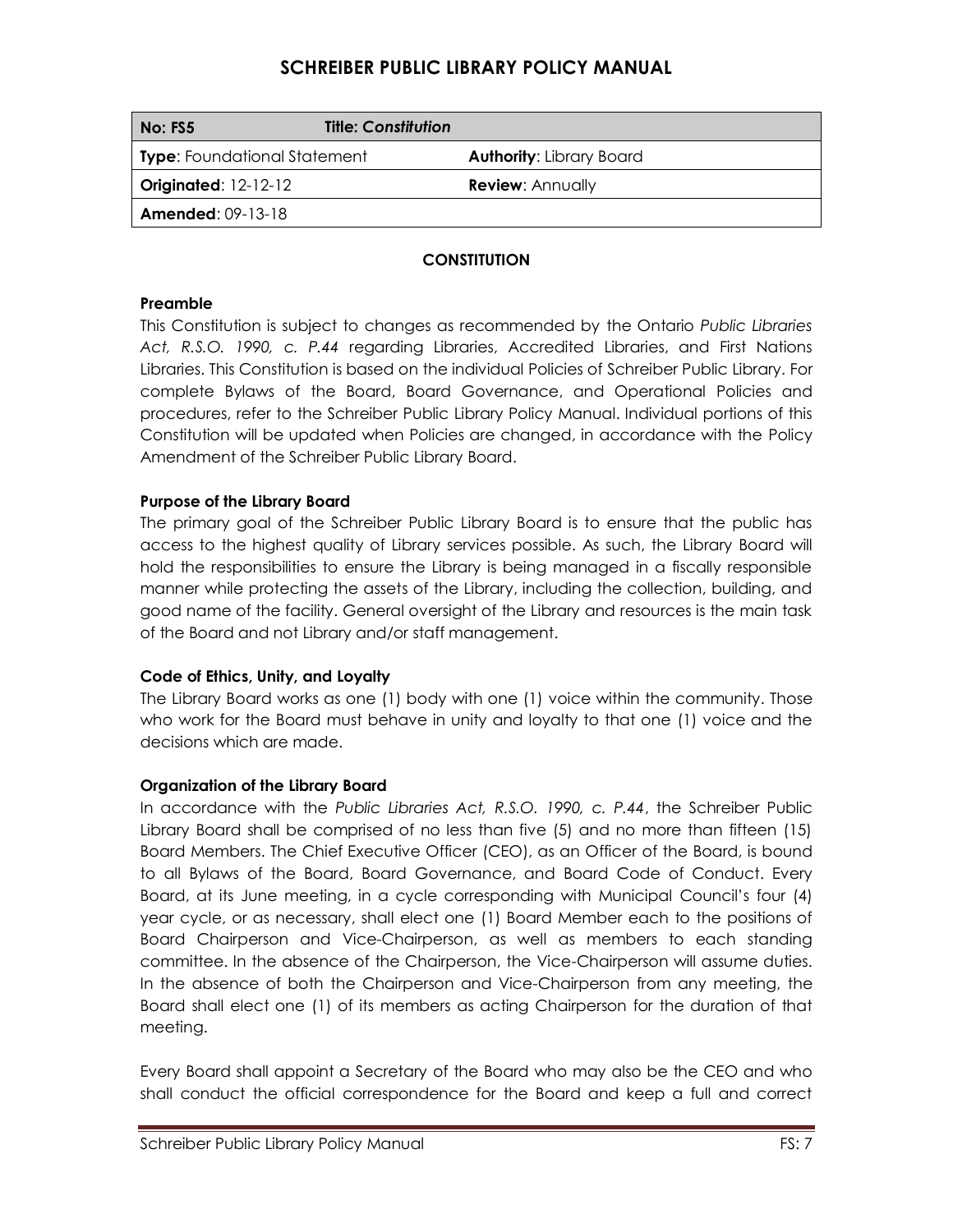record of the proceedings of every meeting of the Board in a minutes book, ensuring that the minutes when confirmed are signed by the presiding Chairperson and CEO.

Every Board shall appoint a Treasurer who may also be the CEO and who shall receive and account for all monies of the Board, open accounts in the name of the Library in a Chartered Bank approved by the Board, deposit all monies received by him/her for account of the Board and no other monies to the credit of such account or accounts, and disburse all monies as directed by the Board. This person will also, in conjunction with the CEO and Board Chairperson, be responsible to arrange for an annual audit of the finances.

#### **Powers and Duties of the Library Board**

Every Board shall hold regular meetings across no less than ten (10) months of the year and at such other times as it deems necessary.

The Chairperson or any two (2) members of a Board may summon a special meeting of the Board by giving at least two (2) days' notice to each Board Member, specifying the purpose for which the meeting is called.

The presence of a majority of all the members constituting a Board is necessary for the transaction of business at any general or special meeting.

The Chairperson of a Board may, by law, vote with the Board unless the Board determines, by resolution, to have the Chairperson not vote with the other members of the Board. The Chairperson may always vote to break a tie.

The members of the Board will be reimbursed by the Board for travelling and other expenses incurred in carrying out their duties as members of the Board.

A Board may appoint and remove such officers and servants as it deems necessary, determine the terms of their employment, fix their remuneration, and prescribe their duties.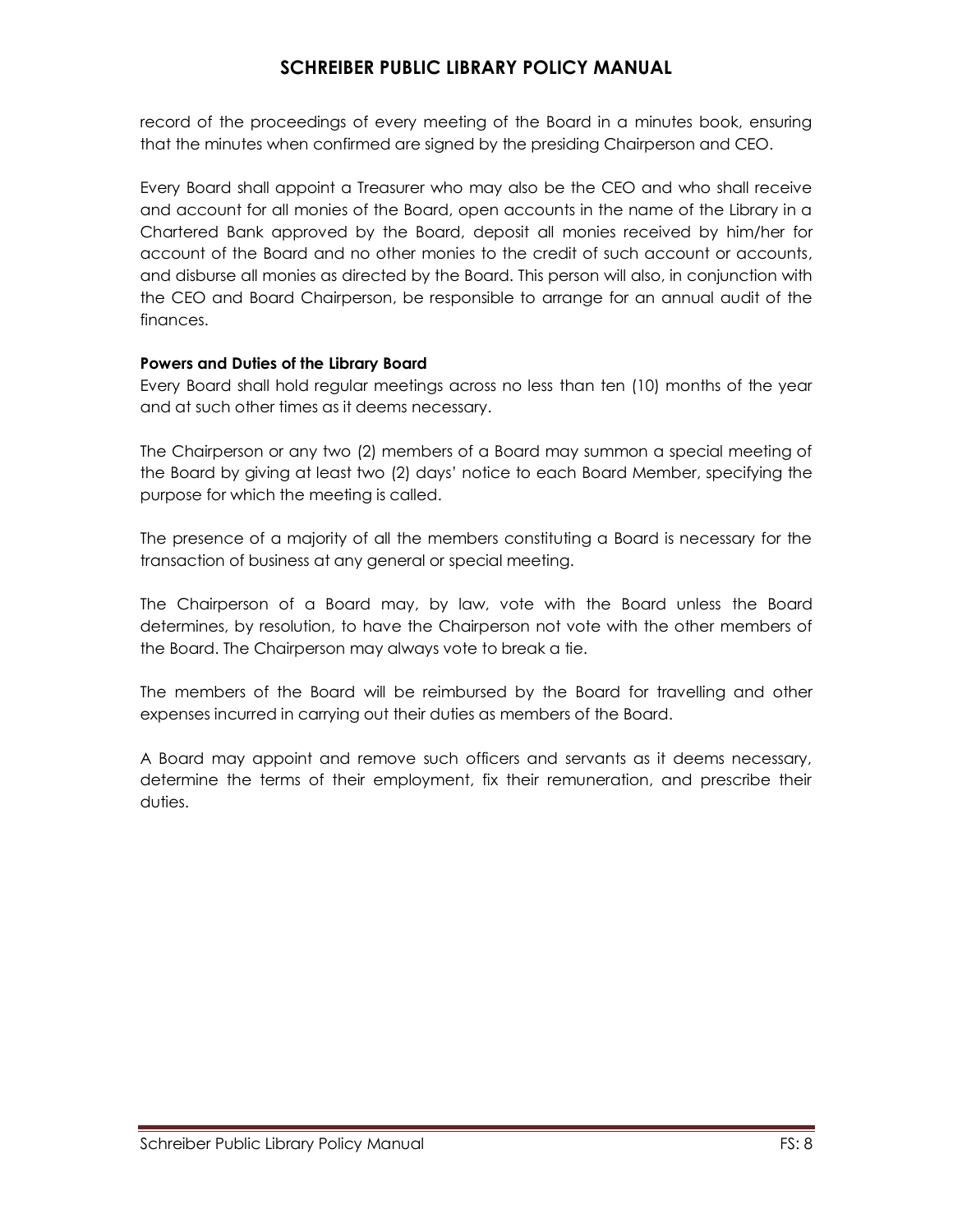| No: FS6                             | <b>Title: Ethical Statement</b> |  |
|-------------------------------------|---------------------------------|--|
| <b>Type:</b> Foundational Statement | <b>Authority: Library Board</b> |  |
| <b>Originated: 12-12-12</b>         | <b>Review: Annually</b>         |  |
| Amended:                            |                                 |  |

#### **ETHICAL STATEMENT OF SCHREIBER PUBLIC LIBRARY**

#### **1. INTRODUCTION**

Schreiber Public Library is committed to the highest level of integrity and ethics in our dealings with our Board, staff, volunteers, patrons, partners, suppliers, local and provincial governments, and to any agencies with which we deal.

All of our staff and Board Members are responsible for following the current Schreiber Public Library Policies concerning Bylaws of the Board, Board Governance, practices, and ethics. All Schreiber Public Library staff and Board Members commit themselves to being accountable for our actions.

This statement establishes principles and standards of behaviour that apply throughout all of the Library Policies, governance, and operations.

#### **2. TRUST AND REPUTATION**

Our Library is committed to conducting its business in an honest and ethical fashion. This requires the commitment, dedication, and trust of every staff member, volunteer, and Board Member to follow the Library's Policies and procedures and local laws and regulations. We are all committed to developing our reputation and integrity in the industry.

#### **3. COMMUNITY RESPONSIBILITY**

All of our staff and Board Members are required to comply with all rules and regulations of the community where we conduct business. We recognize the need to protect the environment and the important use of our resources in the community. Staff are encouraged to follow procedures that will minimize or eliminate waste and reduce energy consumption and conserve natural and other resources of the community.

#### **4. DISCRETIONARY DISCLOSURE**

All of our staff and Board Members have a responsibility to act in the best interests of Schreiber Public Library and must take any measures necessary to avoid any situations in which their personal interests may come into conflict with their loyalty to the Library. Board Members are reminded to speak with one (1) voice and that only those designated to speak on behalf of the Board may do so.

All staff understand that they are not to participate in any activities that materially detract or interfere with their time and performance of services to the Library or create Conflict of Interest with the interests of the Library. Staff and Board Members will follow all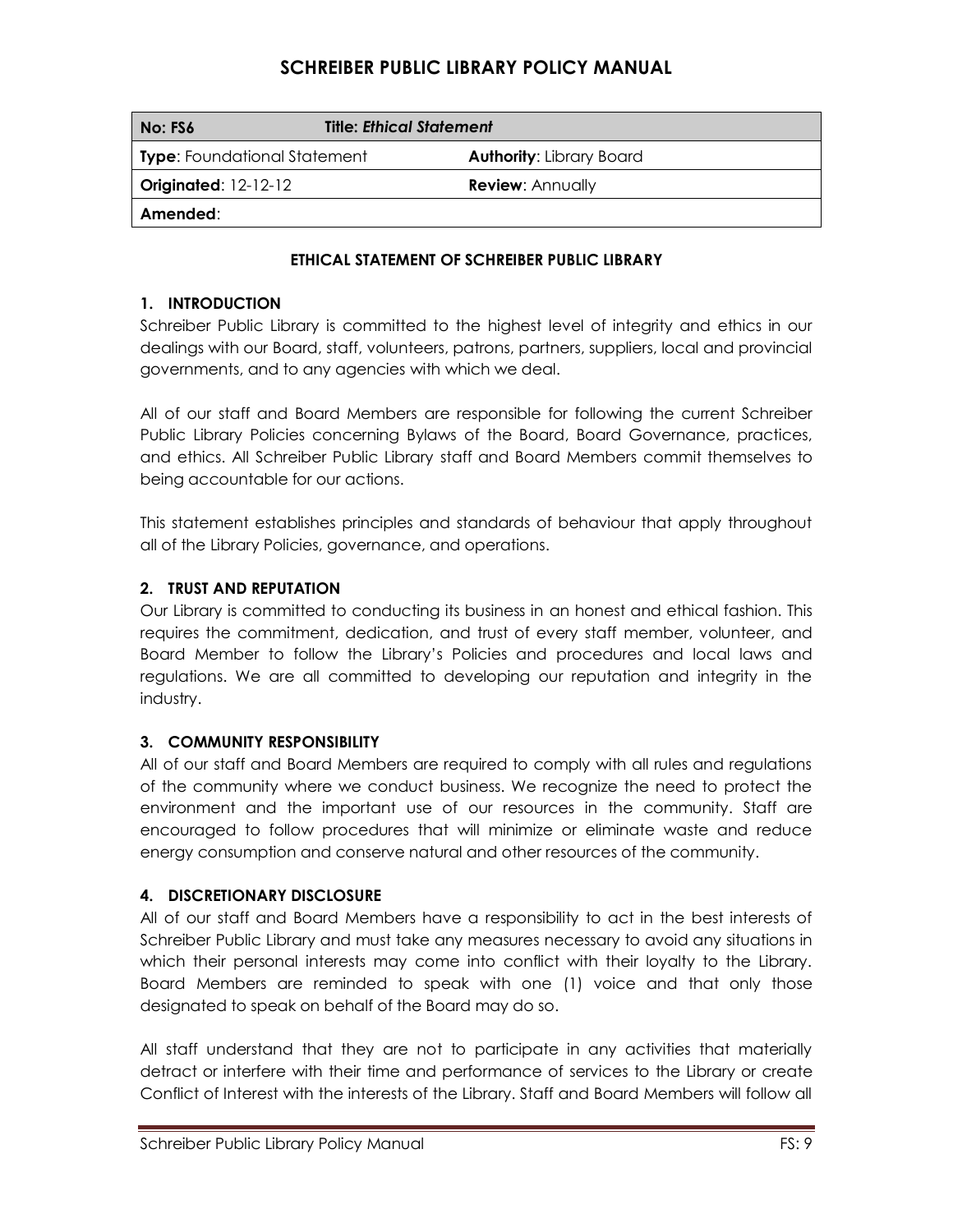Policies pertaining to Conflict of Interest and confidentiality at all times.

All staff, Board Members, and volunteers are expected to exercise honesty, high ethical standards, and good judgment at all times. The use of any forms of negative promotion of the Library, other staff, the Board, services, or Library interests will be dealt with immediately and may include disciplinary actions or dismissal from employment or from the Library Board. Negative promotion includes, but is not limited to, verbal interactions, social media posts, or written and electronic forms. Libel and/or slander will not be tolerated.

#### **5. RELATIONSHIPS WITH PATRONS, SUPPLIERS, AND AGENCIES**

All staff and Board Members understand that when interacting with patrons, suppliers, and agencies, each should act with integrity and honesty, and avoid taking any unfair advantages through concealment, abuse of privileged information, misrepresentation of material facts, or any other practices that involve unfair dealings. Fraud, theft, embezzlement, false expense reports, or any similar practices are examples of unauthorized and illegal business contact that is prohibited. No staff or Board Members under any circumstances are to participate in any activities that are corrupt or illegal in any sense.

#### **6. HEALTH AND SAFETY**

The safety of staff, Board Members, volunteers, and patrons is one of Schreiber Public Library's highest concerns. The Library is committed to providing each staff member with a healthy and safe work environment. Staff and Board Members are responsible for maintaining a healthy and safe workplace by following health and safety rules and reporting any unsafe conditions encountered.

#### **7. RELATION TO CO-WORKERS**

Library staff and Board Members will not unlawfully discriminate against any current or applying staff members or Board Members on the basis of race, religion, creed, colour, national origin, age, sex, sexual orientation, marital status, veteran status, or a disability. Staff and Board Members are expected to conduct their activities with one another with mutual respect and dignity. Therefore, all staff and Board Members will observe the Policies pertaining to Accessibility, Workplace Discrimination and Harassment, Workplace Violence, and other Health and Safety Policies. The Library has a zero tolerance for discrimination or harassment.

#### **8. GREEN FACILITY**

Although Schreiber Public Library may not always have the opportunity to be Green in a way that is certified Green (such as LEED Certification), it is in our power to ensure that we conduct business in a manner that builds on all possible methods of being Green. This includes, but is not limited to:

- Recycling and promoting recycling by patrons within the building;
- Purchasing recycled paper products or products which are low impact to the environment;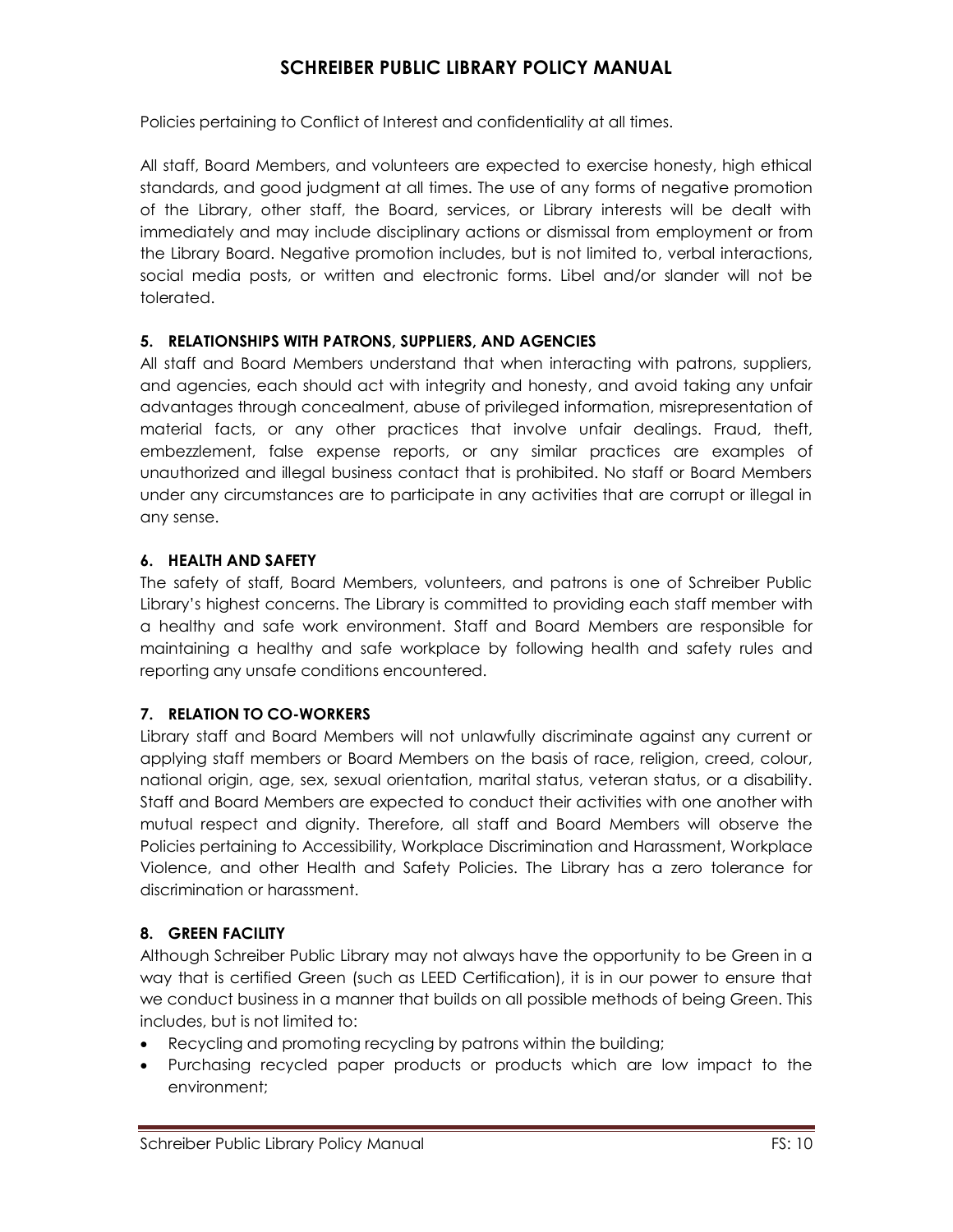- Using and disposing of products in a manner which is the least harmful to the environment;
- Supporting those who bicycle by maintaining a bicycle rack;
- Heating and cooling the building in a manner which considers a balance between the needs of the environment, patrons, staff, and collection;
- Purchasing technologies and equipment which are rated for low energy consumption when in use and when in resting states;
- When planning future expansions, capital purchases, and new construction, moving towards Green structures and products.

#### **9. ABOVE ALL ELSE**

Library staff and Board Members are expected to respect the privacy of patrons and the business of the Library, and must respect the privacy of all staff members and Board Members within appropriate boundaries so that their behaviour does not interfere with health and safety practices of the Library. As an agent of the Library, be it paid or volunteer, all Policies of Schreiber Public Library must be adhered to. All staff and Board Members are encouraged to seek the advice of the Chief Executive Officer (CEO) in matters of interpretation of the Schreiber Public Library Policies.